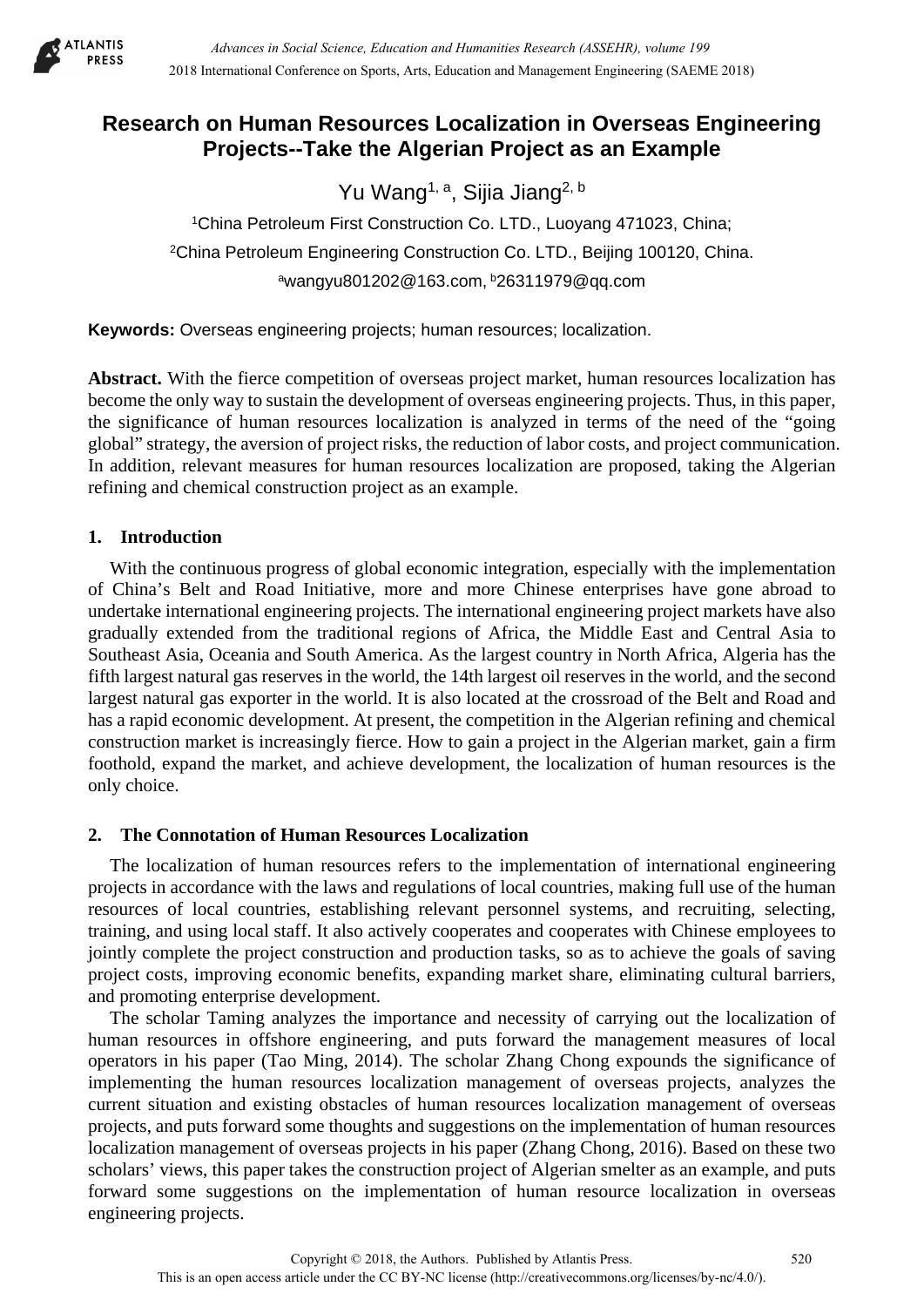

### **3. The Significance of Human Resources Localization**

### **3.1 Needs for the "Going Global" Strategy.**

The Belt and Road Initiative, a major national development initiative, has been accepted by most countries along the routes. Since 2012, the price of crude oil has continued to fall, and the competition in the construction market of overseas smelters has gradually intensified. From the traditional Middle East, Central Asia, Africa to Southeast Asia, Latin America and other regions, the company's construction footprint has spread throughout the company. Since 2017, the company has vigorously contracted for the construction of a refinery in Algeria. The construction and management complexity of the project is unprecedented, and the personnel gap is huge. The local market knows technology, can manage, and can operate. In particular, people with many years of experience in project management are the most effective and economical supplement to us. Therefore, in order to gain a firm foothold in the emerging market, operate project, open up the market, the localization of human resources is our inevitable choice.

### **3.2 Human Resources Localization as a Means to Help Reduce Labor Costs.**

For traditional overseas projects, labor costs account for about 25-30 % of the total project budget. However, with the increasingly fierce competition in the global refining project construction market, it is an indisputable fact that the lowest price is awarded, and the implementation of the project must implement a low-cost strategy. In the case of fixed construction equipment rental fees and construction measures, it is only by reducing labor costs that the project can be profitable and the market will develop. In the case of the Algerian project, the income of general engineers is 40 % of domestic personnel, and the operating service posts such as welders and plumbers are only 25 % of domestic personnel. This does not include Visa fees for Chinese personnel, training fees, insurance premiums, and airfares to and from China. For this reason, if the human resources adopt the localization strategy in the project implementation process, it can greatly reduce the human resources cost, thereby improving the profitability of the project, and also ensure that the project is more competitive when bidding. debener in Social Science, Education and Humanities Research (ASSEHR), where 199<br>
"Coding Colonia Cost in Social Science in Social Science in Section 1620<br>
Total Goding Colonia Science in Social Science in Section 1621<br>
To

#### **3.3 Human Resources Localization as a Means to Help Guard against Risks.**

The overseas refining and chemical engineering projects are basically located in third-world countries and regions with abundant oil and gas resources but relatively underdeveloped economies, such as the Middle East, Africa and Latin America, where regional governments have changed, terrorism, extremism and religious forces have become rampant. Even in a country as low-risk as Algeria, it is important to guard against terrorist attacks. In addition, the natural environment in these areas is harsh, disasters such as heat, floods, and mudslides occur from time to time, and infectious diseases such as malaria, dengue fever, and typhoid fever are prevalent. Most of the frontline managers and technicians are located in the harsh conditions of the Gobi desert, swamps, and hilly areas. They are far from the city and have few people. They have been for several months and have greatly damaged the mental health of project personnel.

Most countries require work visas for foreign project work. It is not allowed to use business visas and tourist visas to participate in the implementation of projects. However, work visas are generally strictly reviewed, the processing cycle is longer, and the number of places is limited.

The implementation of the human resources localization strategy has enabled local employees to adapt to the local environment and climate, can deal with local issues in a timely manner, and saves the trouble of obtaining visas. Once hired, they can start work and effectively avoid the above risks.

# **3.4 Human Resources Localization as a Means to Facilitate Project Communication.**

PMPBOOK clearly points out that good communication is a prerequisite for the smooth implementation of the project. Communication skills are not only reflected in the way of communication, communication skills, but also mainly reflected in the effectiveness of communication. Whether it is the owner, supervisor, sub-contractor, or material supplier, they are basically based on the personnel of the country in which they are located, and they basically use their mother tongue for daily communication. Although some Chinese personnel have received training from abroad and have experience in several projects, they can use local languages to communicate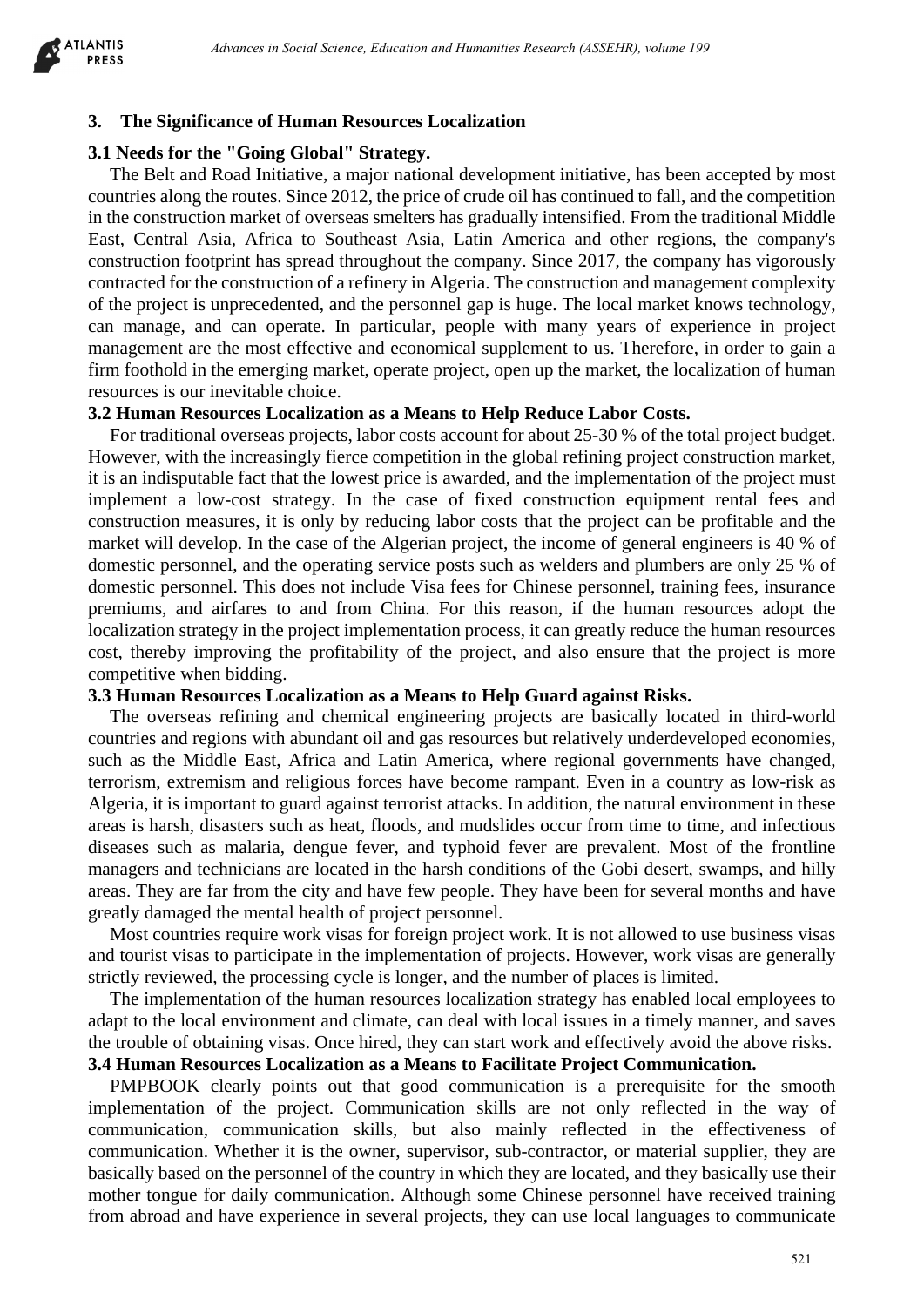

with relevant personnel. However, based on different thinking styles and cultural backgrounds, communication is difficult to achieve the desired results. The use of localization strategy can eliminate cultural obstacles to the maximum, familiar with the work habits and characteristics of local employees, can improve the efficiency and effectiveness of human resources management in the country where they are stationed, and is conducive to reducing and mitigating management contradictions and inefficiencies caused by cultural differences. Native workers have also accumulated various resource relationships and are very knowledgeable about local market information and the supply of labor, so they can go deep into all walks of life and various levels in the local area.

### **4. Implementation of Human Resources Localization**

### **4.1 Hierarchical Model of Localized Human Resources.**

At present, CPFCC has employed local employees for overseas projects. The main projects or participating units employ technicians, welders, plumbers, and general workers to be integrated into the management of local professional service companies. In order to avoid tax, legal and security risks related to the construction process, information such as basic information, communication address, contact phone number, work performance, suitable job, etc. of highly capable personnel are entered into the information base to facilitate the rapid collection of resources in the preparation of new projects. In the process of implementation, all departments are required to fully trust and effectively use local personnel to maximize the strength of Chinese managers on the scene.

# **4.2 The Necessity to Develop the "Down-To-Earth" Management Systems Regarding Local Employees.**

Given different backgrounds, the foreign personnel management methods and remuneration systems are very different from those in China. Take the Algerian project as an example; due to a large number of religious beliefs in Algeria, there are a large number of festivals throughout the year. In addition, due to a lack of the sense of time, the local people are generally inefficient in their work. In establishing personnel management measures, we should first respect the religious practices of the local people and arrange humane work systems; second, clarify the duties and responsibilities of each position, establish a clear reward and punishment system, and cooperate with effective performance evaluation methods to motivate local employees. Give full play to the initiative and enthusiasm of his work. For managers, professional technicians, and operating technicians, respectively, set up management, technical, and operational service promotion channels, promote capable localized employees, and help localized employees obtain professional achievement to the maximum extent. **4.3 Human Resources Localization Must Comply With Local Laws and Regulations.** 

Foreign governments are very strict with employee management, and they have complicated procedures. In the Arab countries in particular, the employment system is very complex and there are many potential risks. To avoid relevant disputes and fines, the local labor laws must be thoroughly studied and strictly followed. First, the pension funds shall be paid for the local employees. The employment & labor laws provide an extremely high level of protection for local laborers. According to these laws, local companies are required to pay corresponding pension funds for their employees on a monthly basis. The labor departments in all regions will irregularly check the labor information of the companies within the region without any prior notice or announcement. Any company found to have failed to pay the pension funds in a timely manner will be financially penalized by the labor department depending on the actual situation. In case the company refuses to pay the pension funds, it will be sued by the labor department and added to its blacklist, in which case, the company will possibly be forced to terminate its business in local. In addition, as one of the important materials for applying for progress payments, the contractor must timely submit monthly labor information (namely, monthly PF payment vouchers), and any failure to do so will entitle the employer to refuse to pay such amounts. Second, the enterprise must pay WCP (Workers' Compensation Program, a type of accidental injury insurance). To ensure the safety of local workers, the local employment & labor debene in Social Keiwar, Education Hermanics Beson's (ASSEHR), where 199<br>
125 of the most of the costet of the costet of the costet of the state of the social of the state of the state of the state of the state of the stat